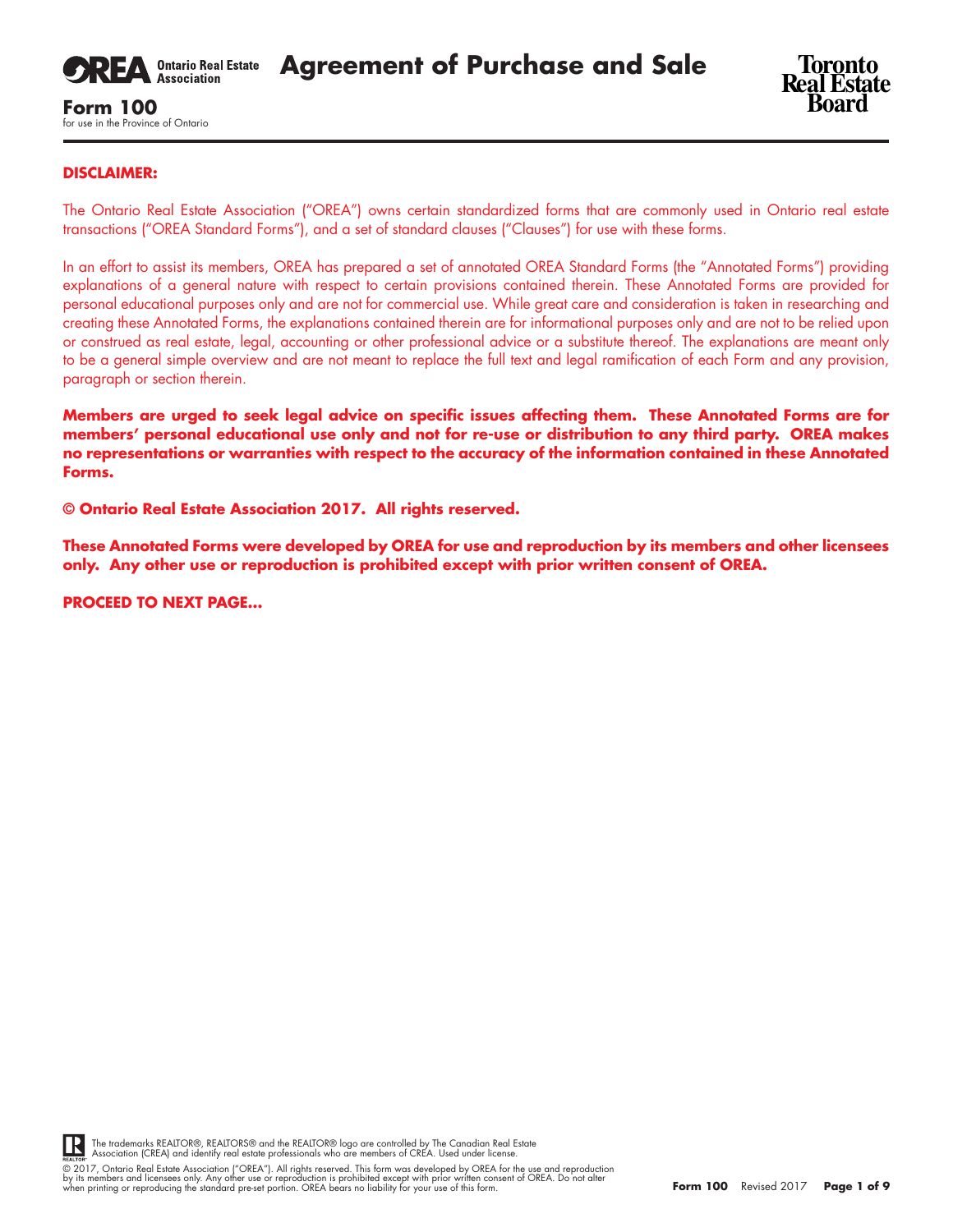|  | <b>OREA</b> Ontario Real Estate |
|--|---------------------------------|
|--|---------------------------------|

**Agreement of Purchase and Sale**

**Form 100** for use in the Province of Ontario

*GENERAL USE: The Agreement of Purchase and Sale is the document used to state the Buyer's desire to purchase the property, and to negotiate the terms of the sale. It is often referred to as an "Offer". This document also allows the Buyer an opportunity to set out in detail all of the terms and conditions they wish to be part of their Offer when buying the Seller's property. Common examples of a Buyer's conditions include arranging financing (a mortgage) for the property to be purchased, completing a home inspection, arranging for fire insurance or ensuring they can sell their current home before purchasing. After the Offer is prepared and signed by the Buyer, it is presented to the Seller for consideration and possible acceptance. The Seller, in turn, may want to make changes to the Offer for the Buyer's consideration. This process can continue back and forth several times in an effort to reach an agreement.*

| can continue back and forth several times in an effort to reach an agreement. | consideration and possible acceptance. The Seller, in turn, may want to make changes to the Offer for the Buyer's consideration. This process                                                                                                                                                                  |  |
|-------------------------------------------------------------------------------|----------------------------------------------------------------------------------------------------------------------------------------------------------------------------------------------------------------------------------------------------------------------------------------------------------------|--|
|                                                                               | This line below states the date that the document is created. This date is used to identify or reference this Offer.                                                                                                                                                                                           |  |
|                                                                               |                                                                                                                                                                                                                                                                                                                |  |
|                                                                               |                                                                                                                                                                                                                                                                                                                |  |
|                                                                               |                                                                                                                                                                                                                                                                                                                |  |
| <b>REAL PROPERTY:</b>                                                         |                                                                                                                                                                                                                                                                                                                |  |
|                                                                               |                                                                                                                                                                                                                                                                                                                |  |
|                                                                               |                                                                                                                                                                                                                                                                                                                |  |
|                                                                               |                                                                                                                                                                                                                                                                                                                |  |
|                                                                               |                                                                                                                                                                                                                                                                                                                |  |
|                                                                               |                                                                                                                                                                                                                                                                                                                |  |
|                                                                               |                                                                                                                                                                                                                                                                                                                |  |
| <b>PURCHASE PRICE:</b>                                                        |                                                                                                                                                                                                                                                                                                                |  |
|                                                                               |                                                                                                                                                                                                                                                                                                                |  |
|                                                                               | DEPOSIT: A Buyer typically submits a deposit on the purchase of the property. It demonstrates the Buyer's sincerity and good faith in the<br>purchase transaction. When a deposit is to be delivered can vary at the discretion of the Buyer to be accepted or negotiated by the Seller.                       |  |
|                                                                               | (Herewith/Upon Acceptance/as otherwise described in this Agreement)                                                                                                                                                                                                                                            |  |
|                                                                               |                                                                                                                                                                                                                                                                                                                |  |
|                                                                               | in trust pending completion or other termination of this Agreement and to be credited toward the Purchase Price on completion. For the purposes of this                                                                                                                                                        |  |
|                                                                               | Agreement, "Upon Acceptance" shall mean that the Buyer is required to deliver the deposit to the Deposit Holder within 24 hours of the acceptance of<br>this Agreement. The parties to this Agreement hereby acknowledge that, unless otherwise provided for in this Agreement, the Deposit Holder shall place |  |

| <b>DEPOSIT:</b> Buyer submits |  |                                                                                                                                                         |
|-------------------------------|--|---------------------------------------------------------------------------------------------------------------------------------------------------------|
|                               |  |                                                                                                                                                         |
|                               |  |                                                                                                                                                         |
|                               |  |                                                                                                                                                         |
|                               |  |                                                                                                                                                         |
|                               |  | in trust pending completion or other termination of this Agreement and to be credited toward the Purchase Price on completion. For the purposes of this |
|                               |  | Agreement, "Upon Acceptance" shall mean that the Buyer is required to deliver the deposit to the Deposit Holder within 24 hours of the acceptance of    |
|                               |  | the contract of the contract of the contract of the contract of the contract of the contract of the contract of                                         |

this Agreement. The parties to this Agreement hereby acknowledge that, unless otherwise provided for in this Agreement, the Deposit Holder shall place the deposit in trust in the Deposit Holder's non-interest bearing Real Estate Trust Account and no interest shall be earned, received or paid on the deposit.

**Buyer agrees to pay the balance as more particularly set out in Schedule A attached.**

**SCHEDULE(S) A**..............................................................................................................**attached hereto form(s) part of this Agreement.**

LK

**INITIALS OF BUYER(S):**  $($ 

The trademarks REALTOR®, REALTORS® and the REALTOR® logo are controlled by The Canadian Real Estate Association (CREA) and identify real estate professionals who are members of CREA. Used under license.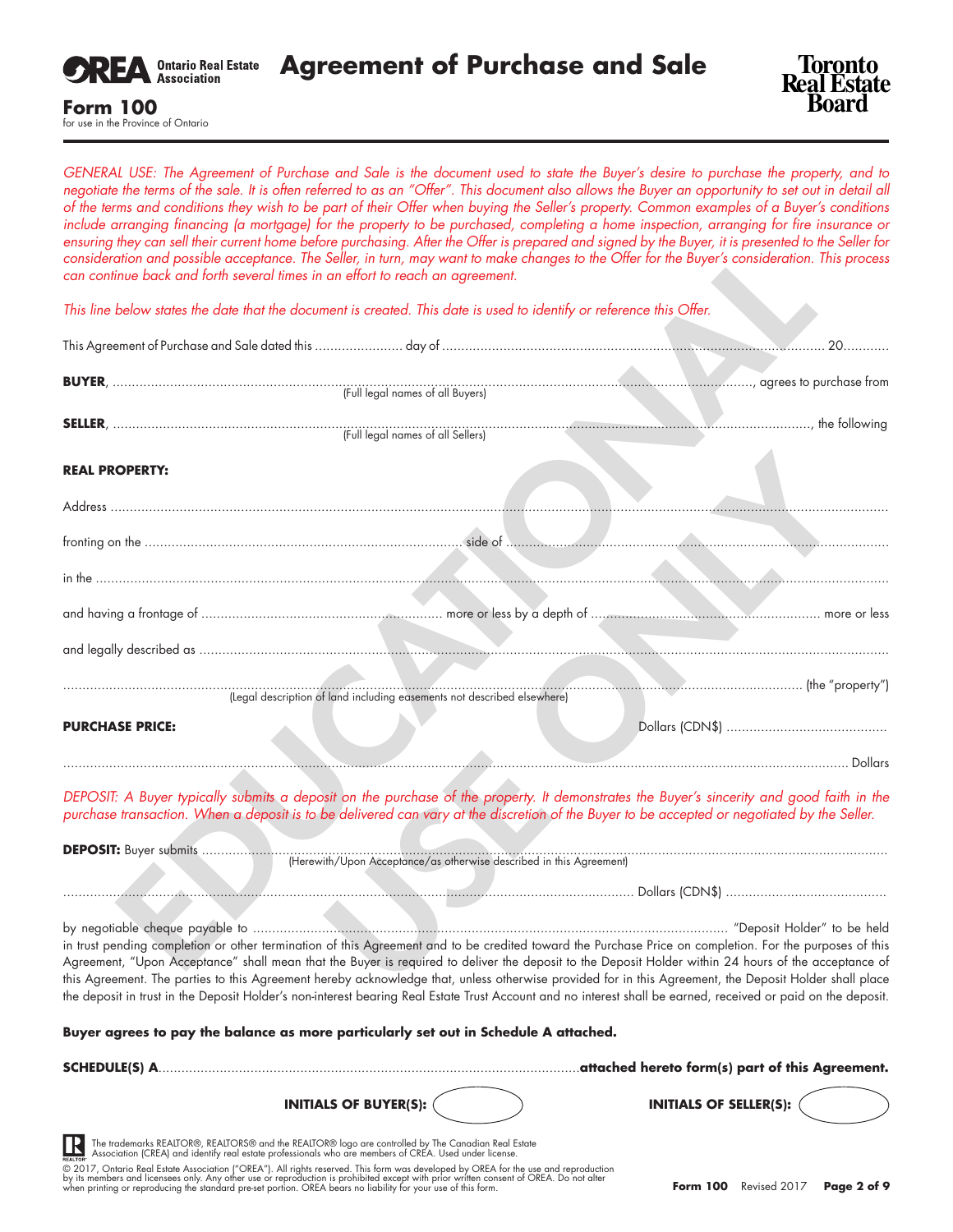- *1. IRREVOCABLE: The party submitting the Offer to the other side agrees to allow the other side until this time and date to consider and*  accept the Offer. The submitting party is not permitted to withdraw their Offer prior to that time. The Seal beside their signature shows that *the submitting party has received something of value for this irrevocable Offer.*
- **1. IRREVOCABILITY:** This offer shall be irrevocable by ..................................................................... until .............. a.m./p.m. on the .............. (Seller/Buyer)

day of ................................................................... 20 ........., after which time, if not accepted, this offer shall be null and void and the deposit shall be returned to the Buyer in full without interest.

- *2. COMPLETION DATE: This is the date the transaction is scheduled to be completed. Unless there is a provision elsewhere in the Agreement, the property is to be vacant. This date is not to be on a weekend or a statutory holiday.*
- **2. COMPLETION DATE:** This Agreement shall be completed by no later than 6:00 p.m. on the .............. day of ...................................................

20 ............... Upon completion, vacant possession of the property shall be given to the Buyer unless otherwise provided for in this Agreement.

- *3. NOTICES: Under the Agreement there will be requirements to deliver notices to the other side. This provision highlights various methods that would be available to deliver notices.*
- encept to to be vectoral that be to a second for a second of a stability, heliday, and yet also the second for a stability heliday, and the maximum of the second for a stability in the second of the second for a stability **3. NOTICES:** The Seller hereby appoints the Listing Brokerage as agent for the Seller for the purpose of giving and receiving notices pursuant to this Agreement. Where a Brokerage (Buyer's Brokerage) has entered into a representation agreement with the Buyer, the Buyer hereby appoints the Buyer's Brokerage as agent for the purpose of giving and receiving notices pursuant to this Agreement. **Where a Brokerage represents both the Seller and the Buyer (multiple representation), the Brokerage shall not be appointed or authorized to be agent for**  either the Buyer or the Seller for the purpose of giving and receiving notices. Any notice relating hereto or provided for herein shall be in writing. In addition to any provision contained herein and in any Schedule hereto, this offer, any counter-offer, notice of acceptance thereof or any notice to be given or received pursuant to this Agreement or any Schedule hereto (any of them, "Document") shall be deemed given and received when delivered personally or hand delivered to the Address for Service provided in the Acknowledgement below, or where a facsimile number or email address is provided herein, when transmitted electronically to that facsimile number or email address, respectively, in which case, the signature(s) of the party (parties) shall be deemed to be original.

| $FAX$ $No.$    |                                       | $FAX N_0$ .    |                                      |
|----------------|---------------------------------------|----------------|--------------------------------------|
|                | (For delivery of Documents to Seller) |                | (For delivery of Documents to Buyer) |
| Email Address: |                                       | Email Address: |                                      |
|                | (For delivery of Documents to Seller) |                | (For delivery of Documents to Buyer) |
|                |                                       |                |                                      |

|    | Agreement. Where a Brokerage (Buyer's Brokerage) has entered into a representation agreement with the Buyer, the Buyer hereby appoints the<br>Buyer's Brokerage as agent for the purpose of giving and receiving notices pursuant to this Agreement. Where a Brokerage represents both                                                                                                                                                                                                                                                                                                                                                                                                                                                                                                                                                                                                                                                                    |
|----|-----------------------------------------------------------------------------------------------------------------------------------------------------------------------------------------------------------------------------------------------------------------------------------------------------------------------------------------------------------------------------------------------------------------------------------------------------------------------------------------------------------------------------------------------------------------------------------------------------------------------------------------------------------------------------------------------------------------------------------------------------------------------------------------------------------------------------------------------------------------------------------------------------------------------------------------------------------|
|    | the Seller and the Buyer (multiple representation), the Brokerage shall not be appointed or authorized to be agent for<br>either the Buyer or the Seller for the purpose of giving and receiving notices. Any notice relating hereto or provided for herein shall<br>be in writing. In addition to any provision contained herein and in any Schedule hereto, this offer, any counter-offer, notice of acceptance thereof<br>or any notice to be given or received pursuant to this Agreement or any Schedule hereto (any of them, "Document") shall be deemed given and<br>received when delivered personally or hand delivered to the Address for Service provided in the Acknowledgement below, or where a facsimile<br>number or email address is provided herein, when transmitted electronically to that facsimile number or email address, respectively, in which case,<br>the signature(s) of the party (parties) shall be deemed to be original. |
|    | <b>FAX No.: </b><br>$\begin{array}{ll}\n\textsf{FAX No.}: \textit{} \textsf{} \textsf{} \textsf{} \textsf{} \textsf{} \textsf{} \textsf{} \textsf{} \textsf{} \textsf{} \textsf{} \textsf{} \textsf{} \textsf{} \textsf{} \textsf{} \textsf{} \textsf{} \textsf{} \textsf{} \textsf{} \textsf{} \textsf{} \textsf{} \textsf{} \textsf{} \textsf{} \textsf{} \textsf{} \textsf{} \textsf{} \textsf{} \textsf$<br>(For delivery of Documents to Buyer)                                                                                                                                                                                                                                                                                                                                                                                                                                                                                                      |
|    | Email Address:<br>(For delivery of Documents to Buyer)                                                                                                                                                                                                                                                                                                                                                                                                                                                                                                                                                                                                                                                                                                                                                                                                                                                                                                    |
| 4. | CHATTELS INCLUDED: In this section of the Agreement, the Buyer would list the items that the Buyer wished to include in the purchase<br>price. Subject to the Seller's agreement, these might include appliances, and other items that were not attached. To avoid disputes later<br>the items should be described in detail. This might include GE Stove, Kenmore Refrigerator and might involve adding serial numbers. The<br>rule to follow is "when in doubt, spell it out".                                                                                                                                                                                                                                                                                                                                                                                                                                                                          |
|    | <b>CHATTELS INCLUDED: </b>                                                                                                                                                                                                                                                                                                                                                                                                                                                                                                                                                                                                                                                                                                                                                                                                                                                                                                                                |
|    |                                                                                                                                                                                                                                                                                                                                                                                                                                                                                                                                                                                                                                                                                                                                                                                                                                                                                                                                                           |
|    |                                                                                                                                                                                                                                                                                                                                                                                                                                                                                                                                                                                                                                                                                                                                                                                                                                                                                                                                                           |
|    |                                                                                                                                                                                                                                                                                                                                                                                                                                                                                                                                                                                                                                                                                                                                                                                                                                                                                                                                                           |

Unless otherwise stated in this Agreement or any Schedule hereto, Seller agrees to convey all fixtures and chattels included in the Purchase Price free from all liens, encumbrances or claims affecting the said fixtures and chattels.





The trademarks REALTOR®, REALTORS® and the REALTOR® logo are controlled by The Canadian Real Estate Association (CREA) and identify real estate professionals who are members of CREA. Used under license.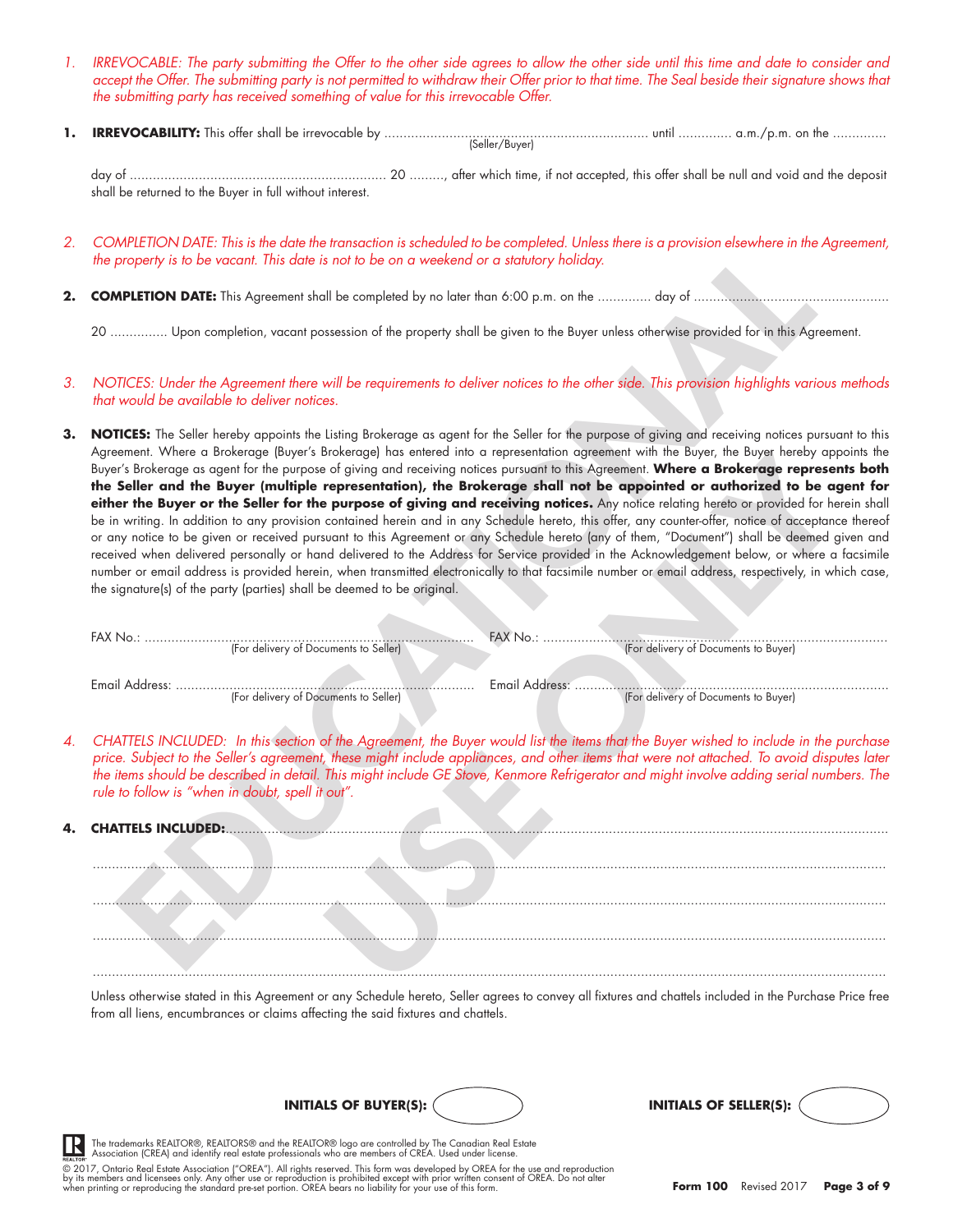*5. FIXTURES EXCLUDED: If the Seller wished to remove an item that had been attached to the home, such as a "dining room light fixture" this would have to be detailed here.* 

| <b>5. FIXTURES EXCLUDED:</b> |
|------------------------------|
|                              |
|                              |
|                              |
|                              |
|                              |
|                              |
|                              |
|                              |
|                              |

- *6. RENTAL ITEMS: This has become an important issue in recent times. There are a number of items that potentially are not owned by the Seller but rather leased or rented. The Seller would have to identify these to a Buyer. An important issue these days is the "hot water tank". These may be rented or more frequently now, on a contract for "lease to own".*
- **6. RENTAL ITEMS (Including Lease, Lease to Own):** The following equipment is rented and **not** included in the Purchase Price. The Buyer agrees to assume the rental contract(s), if assumable:

................................................................................................................................................................................................................

................................................................................................................................................................................................................

................................................................................................................................................................................................................ The Buyer agrees to co-operate and execute such documentation as may be required to facilitate such assumption.

- *7. HST: This section indicates how the Harmonized Sales Tax will impact the sale price if at all.*
- **7. HST:** If the sale of the property (Real Property as described above) is subject to Harmonized Sales Tax (HST), then such tax shall be

............................................................... the Purchase Price. If the sale of the property is not subject to HST, Seller agrees to certify on or before (included in/in addition to) closing, that the sale of the property is not subject to HST. Any HST on chattels, if applicable, is not included in the Purchase Price.

#### *8. TITLE SEARCH: There are a number of searches that a lawyer may undertake when working on a real estate purchase. This paragraph sets out the times for those searches to be done. These searches may include the title search or work orders among others.*

**8. TITLE SEARCH:** Buyer shall be allowed until 6:00 p.m. on the .............. day of ......................................................., 20..........., (Requisition Date) to examine the title to the property at Buyer's own expense and until the earlier of: (i) thirty days from the later of the Requisition Date or the date on which the conditions in this Agreement are fulfilled or otherwise waived or; (ii) five days prior to completion, to satisfy Buyer that there are no outstanding

ITAL ITEMS: This has become an important issue in recent times. There are a number of items that potentially last not of the most of the Seleir words the burstine in the Seleir words in the Seleir words are property to a c e such documentation as may be required to facilitate such assumption.<br>
The procedure of Scher Content of the sale price if at all.<br>
Property as described above) is subject to Harmonized Soles Tax (HST), then such tax<br>
... work orders or deficiency notices affecting the property, and that its present use (....................................................................................) may be lawfully continued and that the principal building may be insured against risk of fire. Seller hereby consents to the municipality or other governmental agencies releasing to Buyer details of all outstanding work orders and deficiency notices affecting the property, and Seller agrees to execute and deliver such further authorizations in this regard as Buyer may reasonably require.

- *9. FUTURE USE: This sets out the Buyer is entitled to get what the Agreement provides when it comes to the use of the property. If the Buyer intends on turning the property into a commercial use in the future there are no assurances that the Buyer will be able to do so in the future.*
- **9. FUTURE USE:** Seller and Buyer agree that there is no representation or warranty of any kind that the future intended use of the property by Buyer is or will be lawful except as may be specifically provided for in this Agreement.





The trademarks REALTOR®, REALTORS® and the REALTOR® logo are controlled by The Canadian Real Estate Association (CREA) and identify real estate professionals who are members of CREA. Used under license.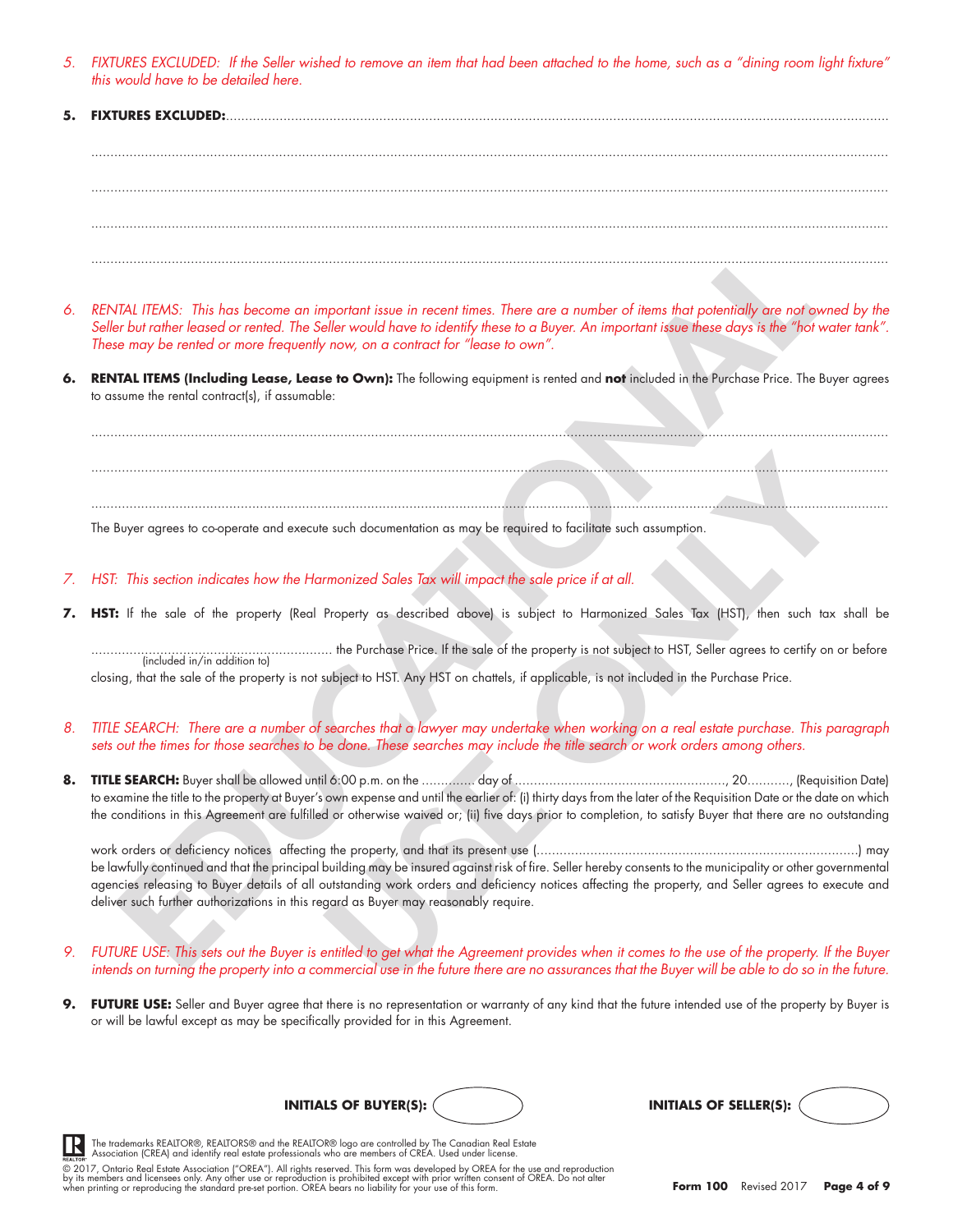- *10.* TITLE: This paragraph sets out that the Buyer is entitled to good title subject to a number of items. These items include having the title *subject to minor utility easements for gas, water hydro and so on. The Buyer will also have to accept restrictive covenants provided they are complied with.*
- **10. TITLE:** Provided that the title to the property is good and free from all registered restrictions, charges, liens, and encumbrances except as otherwise specifically provided in this Agreement and save and except for (a) any registered restrictions or covenants that run with the land providing that such are complied with; (b) any registered municipal agreements and registered agreements with publicly regulated utilities providing such have been complied with, or security has been posted to ensure compliance and completion, as evidenced by a letter from the relevant municipality or regulated utility; (c) any minor easements for the supply of domestic utility or telephone services to the property or adjacent properties; and (d) any easements for drainage, storm or sanitary sewers, public utility lines, telephone lines, cable television lines or other services which do not materially affect the use of the property. If within the specified times referred to in paragraph 8 any valid objection to title or to any outstanding work order or deficiency notice, or to the fact the said present use may not lawfully be continued, or that the principal building may not be insured against risk of fire is made in writing to Seller and which Seller is unable or unwilling to remove, remedy or satisfy or obtain insurance save and except against risk of fire (Title Insurance) in favour of the Buyer and any mortgagee, (with all related costs at the expense of the Seller), and which Buyer will not waive, this Agreement notwithstanding any intermediate acts or negotiations in respect of such objections, shall be at an end and all monies paid shall be returned without interest or deduction and Seller, Listing Brokerage and Co-operating Brokerage shall not be liable for any costs or damages. Save as to any valid objection so made by such day and except for any objection going to the root of the title, Buyer shall be conclusively deemed to have accepted Seller's title to the property.
- *11. CLOSING ARRANGMENTS: Most transactions in Ontario are completed electronically. The following paragraph sets out how this is to be accomplished.*
- 11. CLOSING ARRANGEMENTS: Where each of the Seller and Buyer retain a lawyer to complete the Agreement of Purchase and Sale of the property, and where the transaction will be completed by electronic registration pursuant to Part III of the Land Registration Reform Act, R.S.O. 1990, Chapter L4 and the Electronic Registration Act, S.O. 1991, Chapter 44, and any amendments thereto, the Seller and Buyer acknowledge and agree that the exchange of closing funds, non-registrable documents and other items (the "Requisite Deliveries") and the release thereof to the Seller and Buyer will (a) not occur at the same time as the registration of the transfer/deed (and any other documents intended to be registered in connection with the completion of this transaction) and (b) be subject to conditions whereby the lawyer(s) receiving any of the Requisite Deliveries will be required to hold same in trust and not release same except in accordance with the terms of a document registration agreement between the said lawyers. The Seller and Buyer irrevocably instruct the said lawyers to be bound by the document registration agreement which is recommended from time to time by the Law Society of Upper Canada. Unless otherwise agreed to by the lawyers, such exchange of the Requisite Deliveries will occur in the applicable Land Titles Office or such other location agreeable to both lawyers.
- *12. DOCUMENTS AND DISCHARGE: The Seller is to deliver to the Buyer documents in the Seller's possession respecting the property. These would include copies of surveys and deeds. In the event that there is a mortgage on the title and it is with a chartered bank, trust company, insurance company, credit union or Caisse Populaire, it will most likely not be discharged on or before closing. This paragraph details how this discharge will come about. All other mortgages will have to be discharged by closing.*
- inery walked in the basic transition and phease was real work by its continue, or that the pheak of the basic transition may not the interest of the basic transition may be a matter of the basic transition in the control o ch of the believe and buyer retain at lawyer for complete the Agreement of Purchase and Sale of the plane of the believe of the solar of the Selection cegistration pursuant to Partill of the Land Registration Redry Act, R. 12. DOCUMENTS AND DISCHARGE: Buyer shall not call for the production of any title deed, abstract, survey or other evidence of title to the property except such as are in the possession or control of Seller. If requested by Buyer, Seller will deliver any sketch or survey of the property within Seller's control to Buyer as soon as possible and prior to the Requisition Date. If a discharge of any Charge/Mortgage held by a corporation incorporated pursuant to the Trust And Loan Companies Act (Canada), Chartered Bank, Trust Company, Credit Union, Caisse Populaire or Insurance Company and which is not to be assumed by Buyer on completion, is not available in registrable form on completion, Buyer agrees to accept Seller's lawyer's personal undertaking to obtain, out of the closing funds, a discharge in registrable form and to register same, or cause same to be registered, on title within a reasonable period of time after completion, provided that on or before completion Seller shall provide to Buyer a mortgage statement prepared by the mortgagee setting out the balance required to obtain the discharge, and, where a real-time electronic cleared funds transfer system is not being used, a direction executed by Seller directing payment to the mortgagee of the amount required to obtain the discharge out of the balance due on completion.
- *13. INSPECTIONS: This provision sets up that the Buyer has had the opportunity to personally inspect the property. Further the Buyer acknowledges the opportunity to have included a condition clause for review of a property inspection report and agrees that if there is not some other provision respecting this type of report then the Buyer is not going to get an inspection report.*
- 13. **INSPECTION:** Buyer acknowledges having had the opportunity to inspect the property and understands that upon acceptance of this offer there shall be a binding agreement of purchase and sale between Buyer and Seller. **The Buyer acknowledges having the opportunity to include a requirement for a property inspection report in this Agreement and agrees that except as may be specifically provided for in this Agreement, the Buyer will not be obtaining a property inspection or property inspection report regarding the property.**





The trademarks REALTOR®, REALTORS® and the REALTOR® logo are controlled by The Canadian Real Estate Association (CREA) and identify real estate professionals who are members of CREA. Used under license.

IK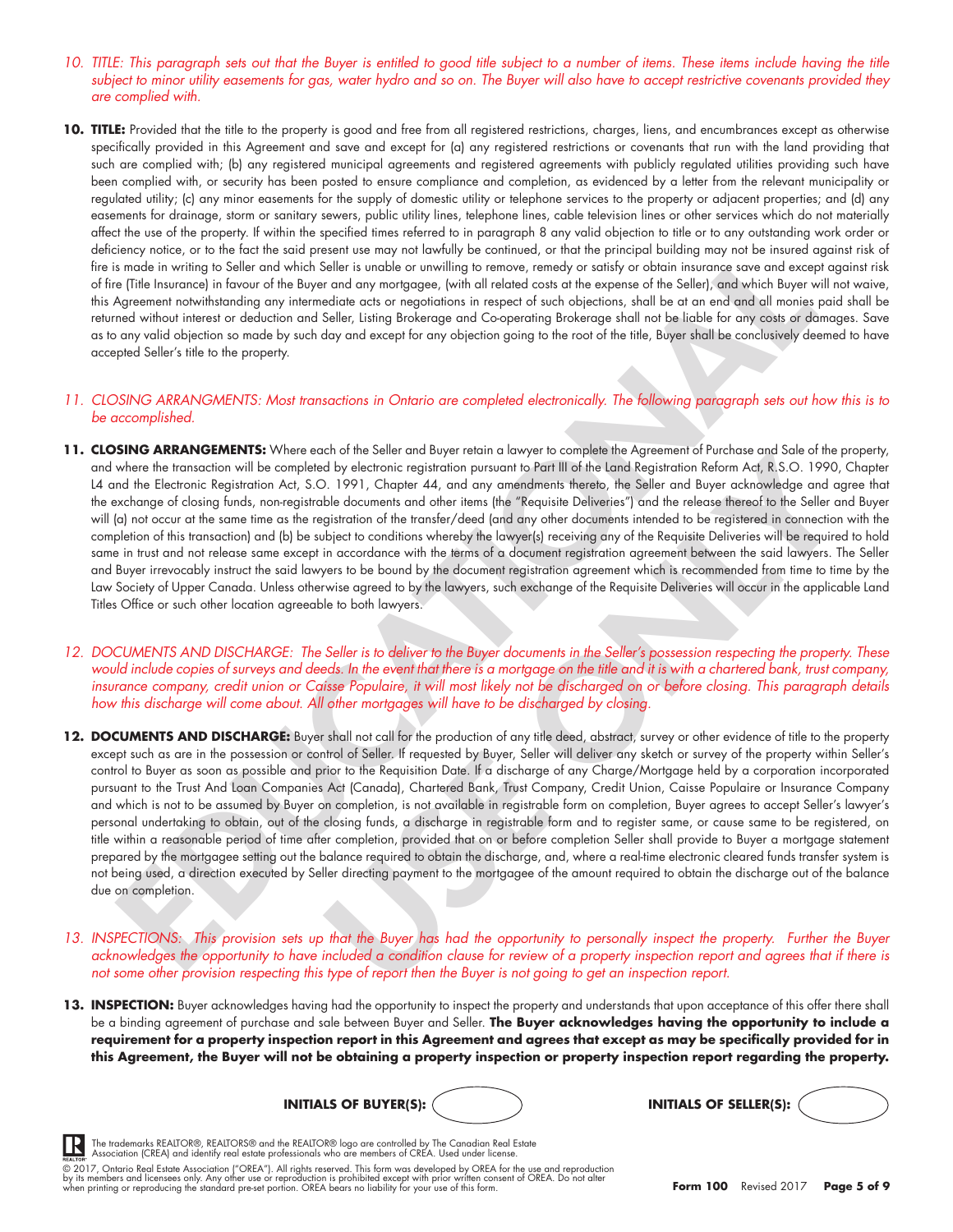- *14. INSURANCE: The Seller is responsible for the property until closing. The Seller is to maintain any insurance policies until completion. In the event the property suffers substantial damage prior to closing, the Buyer can cancel the Agreement or can close and get the proceeds of any insurance.*
- **14. INSURANCE:** All buildings on the property and all other things being purchased shall be and remain until completion at the risk of Seller. Pending completion, Seller shall hold all insurance policies, if any, and the proceeds thereof in trust for the parties as their interests may appear and in the event of substantial damage, Buyer may either terminate this Agreement and have all monies paid returned without interest or deduction or else take the proceeds of any insurance and complete the purchase. No insurance shall be transferred on completion. If Seller is taking back a Charge/ Mortgage, or Buyer is assuming a Charge/Mortgage, Buyer shall supply Seller with reasonable evidence of adequate insurance to protect Seller's or other mortgagee's interest on completion.
- *15. PLANNING ACT: This clause makes the entire agreement subject to compliance with the Planning Act. The Planning Act governs things such as severance.*
- **15. PLANNING ACT:** This Agreement shall be effective to create an interest in the property only if Seller complies with the subdivision control provisions of the Planning Act by completion and Seller covenants to proceed diligently at Seller's expense to obtain any necessary consent by completion.
- *16. DOCUMENT PREPARATION: The deed is prepared (except for the Land Transfer Tax affidavit) at the expense of the Seller and any mortgage to be given back at the expense of the Buyer.*
- **16. DOCUMENT PREPARATION:** The Transfer/Deed shall, save for the Land Transfer Tax Affidavit, be prepared in registrable form at the expense of Seller, and any Charge/Mortgage to be given back by the Buyer to Seller at the expense of the Buyer. If requested by Buyer, Seller covenants that the Transfer/Deed to be delivered on completion shall contain the statements contemplated by Section 50(22) of the Planning Act, R.S.O.1990.
- *17.* RESIDENCY: The Income Tax Act has sections in it to address a non-resident Seller selling property. To ensure the appropriate taxes are *paid, this paragraph discusses what the options are in a real estate transaction.*
- NYNNO ACC. The change motes the entire dependent subject to complete event the framing Act. The Homming Act particles Act This Agreement to the property only if Seller compatibility ACT lines (act This Agreement to the dis pletion shall contain the statements contemplated by Section 30(22) of the Planning Act, K.S.O<br>ections in it to address a non-resident Seller selling property. To ensure the appropriate to<br>episons are in a real estate tran **17. RESIDENCY:** (a) Subject to (b) below, the Seller represents and warrants that the Seller is not and on completion will not be a non-resident under the non-residency provisions of the Income Tax Act which representation and warranty shall survive and not merge upon the completion of this transaction and the Seller shall deliver to the Buyer a statutory declaration that Seller is not then a non-resident of Canada; (b) provided that if the Seller is a non-resident under the non-residency provisions of the Income Tax Act, the Buyer shall be credited towards the Purchase Price with the amount, if any, necessary for Buyer to pay to the Minister of National Revenue to satisfy Buyer's liability in respect of tax payable by Seller under the non-residency provisions of the Income Tax Act by reason of this sale. Buyer shall not claim such credit if Seller delivers on completion the prescribed certificate.
- *18. ADJUSTMENTS: In a real estate transaction there will be adjustments such as prorating the property taxes. This clause lists the usual adjustments and provides that the Buyer will be responsible for the day of closing.*
- **18. ADJUSTMENTS:** Any rents, mortgage interest, realty taxes including local improvement rates and unmetered public or private utility charges and unmetered cost of fuel, as applicable, shall be apportioned and allowed to the day of completion, the day of completion itself to be apportioned to Buyer.
- *19. PROPERTY ASSESSMENT: The property may be evaluated and re-assessed on an annual basis. The Buyer and Seller agree not to hold the real estate sales people responsible when a change takes place.*
- 19. PROPERTY ASSESSMENT: The Buyer and Seller hereby acknowledge that the Province of Ontario has implemented current value assessment and properties may be re-assessed on an annual basis. The Buyer and Seller agree that no claim will be made against the Buyer or Seller, or any Brokerage, Broker or Salesperson, for any changes in property tax as a result of a re-assessment of the property, save and except any property taxes that accrued prior to the completion of this transaction.
- *20. TIME LIMITS: Dates and times are important and must be adhered to.*
- **20. TIME LIMITS:** Time shall in all respects be of the essence hereof provided that the time for doing or completing of any matter provided for herein may be extended or abridged by an agreement in writing signed by Seller and Buyer or by their respective lawyers who may be specifically authorized in that regard.



The trademarks REALTOR®, REALTORS® and the REALTOR® logo are controlled by The Canadian Real Estate Association (CREA) and identify real estate professionals who are members of CREA. Used under license.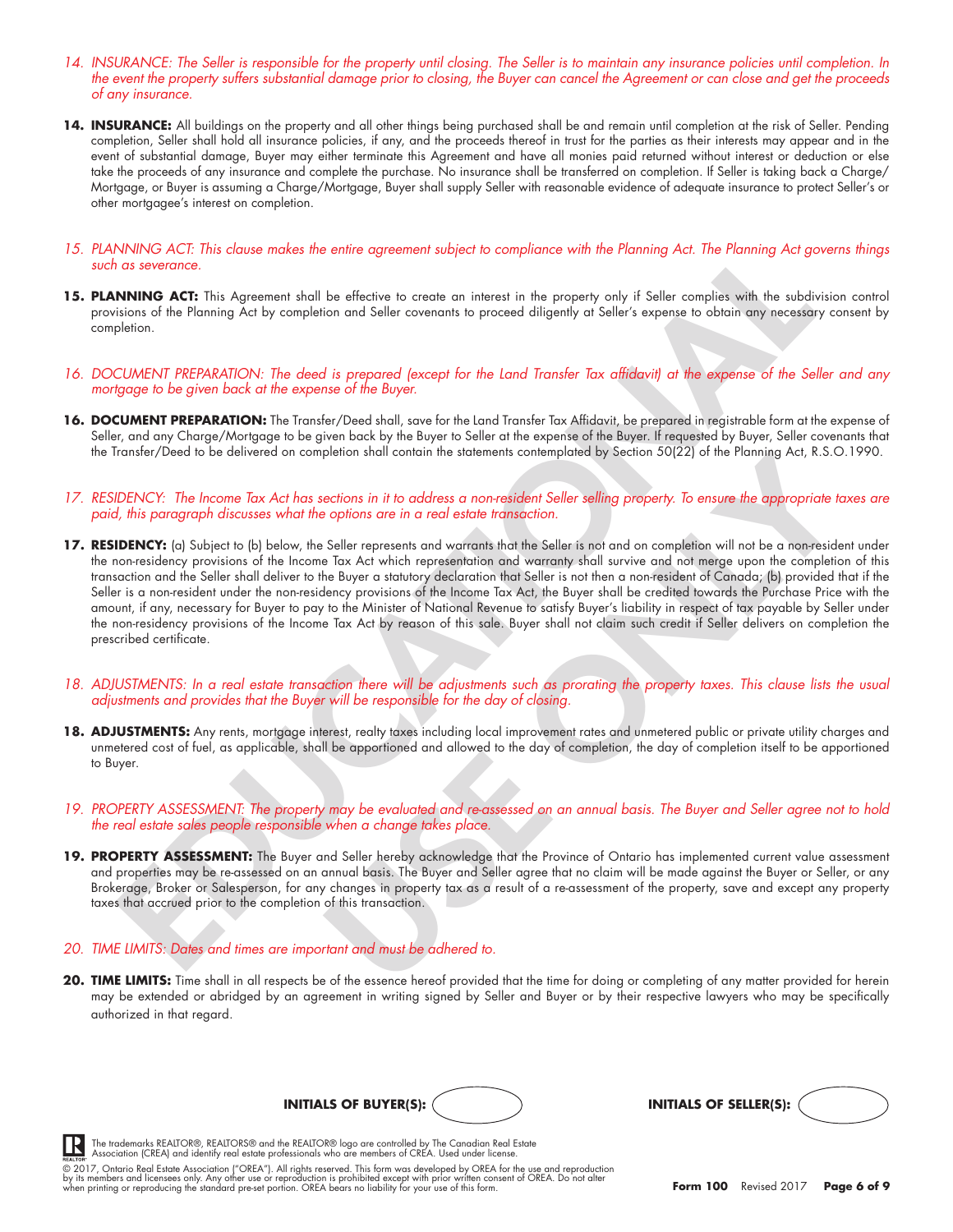- *21. TENDER: Each side must be able to demonstrate that they are ready, willing and able to complete the transaction. For the Buyer generally, they must be able to produce the money to close and for the Seller it is generally produce the Deed and keys.*
- **21. TENDER:** Any tender of documents or money hereunder may be made upon Seller or Buyer or their respective lawyers on the day set for completion. Money shall be tendered with funds drawn on a lawyer's trust account in the form of a bank draft, certified cheque or wire transfer using the Large Value Transfer System.
- *22. FAMILY LAW ACT: The Seller is warranting that they have complied with the Family Law Act insofar as it relates to spousal requirements and that no spouse has a claim to the property other than a spouse who has signed a consent in the area set aside for that signature.*
- **22. FAMILY LAW ACT:** Seller warrants that spousal consent is not necessary to this transaction under the provisions of the Family Law Act, R.S.O.1990 unless the spouse of the Seller has executed the consent hereinafter provided.
- *23. UFFI: The Seller is warranting that they did not install any Urea Formaldehyde Foam Insulation and to the best of their knowledge there is none in the buildings.*
- **23. UFFI:** Seller represents and warrants to Buyer that during the time Seller has owned the property, Seller has not caused any building on the property to be insulated with insulation containing ureaformaldehyde, and that to the best of Seller's knowledge no building on the property contains or has ever contained insulation that contains ureaformaldehyde. This warranty shall survive and not merge on the completion of this transaction, and if the building is part of a multiple unit building, this warranty shall only apply to that part of the building which is the subject of this transaction.
- *24. LEGAL, ACCOUNTING AND ENVIRONMENTAL ADVICE: This clause states that no information the Buyer and Seller have been given by the real estate sales people shall be considered to be Legal, Accounting or Environmental Advice. If these factors impact the transaction or valuation, the Buyers and Sellers should seek independent professional expert advice.*
- **24. LEGAL, ACCOUNTING AND ENVIRONMENTAL ADVICE:** The parties acknowledge that any information provided by the brokerage is not legal, tax or environmental advice.
- *25. CONSUMER REPORTS: The following paragraph notifies the Buyer that a personal or credit check may be obtained and referred to.*
- **25. CONSUMER REPORTS: The Buyer is hereby notified that a consumer report containing credit and/or personal information may be referred to in connection with this transaction.**
- *26. AGREEMENT IN WRITING: If there is a conflict or discrepancy between any of the pre-set (preprinted) clauses and anything that has been added to the Agreement, then added parts supersedes the pre-set clauses. Further there are no other agreements between the Buyer and Seller other than those contained in this Agreement.*
- **ILIV AAM ACT:** Seller warrants that peopal carries is not necessary to this tensaction and is the provisions of the Four<br>The VOLV whole the provision of the Soller has executed the consent hereincher provided.<br>The The Sol NMENTAL ADVICE: This clause states that no information the Buyer and Seller have been sistered to be legal, Accounting or Environmental Advice. If these factors impact the transmissional expert advice.<br>Unlarge for the sele **26. AGREEMENT IN WRITING:** If there is conflict or discrepancy between any provision added to this Agreement (including any Schedule attached hereto) and any provision in the standard pre-set portion hereof, the added provision shall supersede the standard pre-set provision to the extent of such conflict or discrepancy. This Agreement including any Schedule attached hereto, shall constitute the entire Agreement between Buyer and Seller. There is no representation, warranty, collateral agreement or condition, which affects this Agreement other than as expressed herein. For the purposes of this Agreement, Seller means vendor and Buyer means purchaser. This Agreement shall be read with all changes of gender or number required by the context.
- *27. TIME AND DATE: Times and Dates within this Agreement are determined by the location of the property.*
- **27. TIME AND DATE:** Any reference to a time and date in this Agreement shall mean the time and date where the property is located.





The trademarks REALTOR®, REALTORS® and the REALTOR® logo are controlled by The Canadian Real Estate Association (CREA) and identify real estate professionals who are members of CREA. Used under license.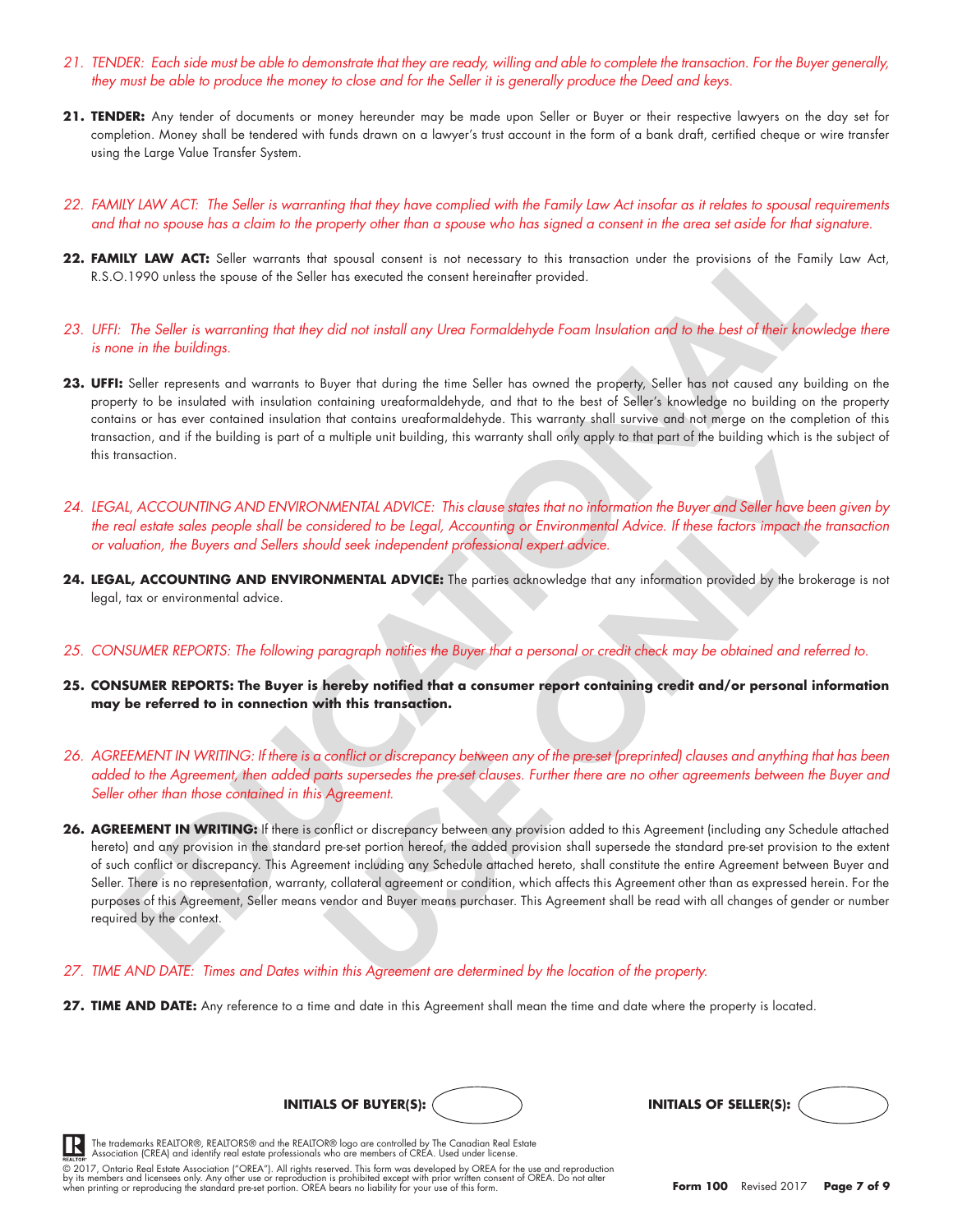#### *28. SUCCESSORS AND ASSIGNS: In the event one of the parties dies before closing their heirs and executors are bound by the Agreement.*

**28. SUCCESSORS AND ASSIGNS:** The heirs, executors, administrators, successors and assigns of the undersigned are bound by the terms herein.

| IN WITNESS whereof I have hereunto set my hand and seal: |        |             |
|----------------------------------------------------------|--------|-------------|
|                                                          |        | <b>DATF</b> |
| 'Buver                                                   |        |             |
| (Buver                                                   | 'Seal) | <b>DATE</b> |
|                                                          |        | 'Seali      |

I, the Undersigned Seller, agree to the above offer. I hereby irrevocably instruct my lawyer to pay directly to the brokerage(s) with whom I have agreed to pay commission, the unpaid balance of the commission together with applicable Harmonized Sales Tax (and any other taxes as may hereafter be applicable), from the proceeds of the sale prior to any payment to the undersigned on completion, as advised by the brokerage(s) to my lawyer.

| SIGNED, SEALED AND DELIVERED in the presence of: | IN WITNESS whereof I have hereunto set my hand and seal: |        |                 |
|--------------------------------------------------|----------------------------------------------------------|--------|-----------------|
|                                                  |                                                          |        | DA <sup>T</sup> |
| (Witness,                                        | 'Seller                                                  | 'Sealı |                 |
|                                                  |                                                          |        |                 |
| (Witness)                                        | Selleı                                                   |        |                 |

|                  |        | . |  |
|------------------|--------|---|--|
| $\mathbf{r}_{1}$ | $\sim$ |   |  |

| ' accepted by all parties .<br>and<br>written<br>was<br>tingliv | a.m. | dav<br>this<br>p.m |  | DΓ |
|-----------------------------------------------------------------|------|--------------------|--|----|
|-----------------------------------------------------------------|------|--------------------|--|----|

|                                    | (Signature of Seller or Buyer) |  |
|------------------------------------|--------------------------------|--|
| <b>INFORMATION ON BROKERAGE(S)</b> |                                |  |
|                                    |                                |  |
|                                    |                                |  |
| (Salesperson / Broker Name)        |                                |  |
|                                    |                                |  |
|                                    |                                |  |
| (Salesperson / Broker Name)        |                                |  |

#### **ACKNOWLEDGEMENT**

| SIGNED, SEALED AND DELIVERED in the presence of:                                                                                                                                                                                                                                                                 |          | IN WITNESS whereof I have hereunto set my hand and seals |                                |                                                                                                                                                          |
|------------------------------------------------------------------------------------------------------------------------------------------------------------------------------------------------------------------------------------------------------------------------------------------------------------------|----------|----------------------------------------------------------|--------------------------------|----------------------------------------------------------------------------------------------------------------------------------------------------------|
|                                                                                                                                                                                                                                                                                                                  |          |                                                          |                                | DATE                                                                                                                                                     |
| (Witness)                                                                                                                                                                                                                                                                                                        | (Seller) |                                                          | (Seal)                         |                                                                                                                                                          |
| (Witness)                                                                                                                                                                                                                                                                                                        | (Seller) |                                                          | (Seal)                         | DATE                                                                                                                                                     |
| <b>SPOUSAL CONSENT:</b> The undersigned spouse of the Seller hereby consents to the disposition evidenced herein pursuant to the provisions of the Family<br>Law Act, R.S.O.1990, and hereby agrees to execute all necessary or incidental documents to give full force and effect to the sale evidenced herein. |          |                                                          |                                |                                                                                                                                                          |
| (Witness)                                                                                                                                                                                                                                                                                                        |          |                                                          | (Seal)                         | DATE                                                                                                                                                     |
| <b>CONFIRMATION OF ACCEPTANCE:</b> Notwithstanding anything contained herein to the contrary, I confirm this Agreement with all changes both typec                                                                                                                                                               |          |                                                          |                                |                                                                                                                                                          |
|                                                                                                                                                                                                                                                                                                                  |          |                                                          |                                |                                                                                                                                                          |
|                                                                                                                                                                                                                                                                                                                  |          |                                                          |                                |                                                                                                                                                          |
|                                                                                                                                                                                                                                                                                                                  |          |                                                          | (Signature of Seller or Buyer) |                                                                                                                                                          |
|                                                                                                                                                                                                                                                                                                                  |          | <b>INFORMATION ON BROKERAGE(S)</b>                       |                                |                                                                                                                                                          |
|                                                                                                                                                                                                                                                                                                                  |          |                                                          |                                |                                                                                                                                                          |
|                                                                                                                                                                                                                                                                                                                  |          | (Salesperson / Broker Name)                              |                                |                                                                                                                                                          |
|                                                                                                                                                                                                                                                                                                                  |          |                                                          |                                |                                                                                                                                                          |
|                                                                                                                                                                                                                                                                                                                  |          |                                                          |                                |                                                                                                                                                          |
|                                                                                                                                                                                                                                                                                                                  |          |                                                          |                                |                                                                                                                                                          |
|                                                                                                                                                                                                                                                                                                                  |          | <b>ACKNOWLEDGEMENT</b>                                   |                                |                                                                                                                                                          |
| I acknowledge receipt of my signed copy of this accepted Agreement of<br>Purchase and Sale and I authorize the Brokerage to forward a copy to my lawyer.                                                                                                                                                         |          |                                                          |                                | I acknowledge receipt of my signed copy of this accepted Agreement of<br>Purchase and Sale and I authorize the Brokerage to forward a copy to my lawyer. |
| <br>(Seller)                                                                                                                                                                                                                                                                                                     |          |                                                          |                                |                                                                                                                                                          |
| (Seller)<br>Seller <i>(Seller )</i>                                                                                                                                                                                                                                                                              |          |                                                          |                                |                                                                                                                                                          |
|                                                                                                                                                                                                                                                                                                                  |          |                                                          |                                |                                                                                                                                                          |
|                                                                                                                                                                                                                                                                                                                  |          |                                                          |                                |                                                                                                                                                          |
|                                                                                                                                                                                                                                                                                                                  |          |                                                          |                                |                                                                                                                                                          |
|                                                                                                                                                                                                                                                                                                                  |          |                                                          |                                |                                                                                                                                                          |
|                                                                                                                                                                                                                                                                                                                  |          |                                                          |                                |                                                                                                                                                          |
|                                                                                                                                                                                                                                                                                                                  |          |                                                          |                                |                                                                                                                                                          |
| FAX No.<br>$C = 1105$ $C = 111$                                                                                                                                                                                                                                                                                  |          |                                                          |                                |                                                                                                                                                          |

#### FOR OFFICE USE ONLY **COMMISSION TRUST AGREEMENT**

To: Co-operating Brokerage shown on the foregoing Agreement of Purchase and Sale: In consideration for the Co-operating Brokerage procuring the foregoing Agreement of Purchase and Sale, I hereby declare that all moneys received or receivable by me in connection with the Transaction as contemplated in the MLS® Rules and Regulations of my Real Estate Board shall be receivable and held in trust. This agreement shall constitute a Commission Trust Agreement as defined in the MLS® Rules and shall be subject to and governed by the MLS® Rules pertaining to Commission Trust. DATED as of the date and time of the acceptance of the foregoing Agreement of Purchase and Sale. Acknowledged by:

....................................................................................................................... ............................................................................................. (Authorized to bind the Listing Brokerage) (Authorized to bind the Co-operating Brokerage)

Щ The trademarks REALTOR®, REALTORS® and the REALTOR® logo are controlled by The Canadian Real Estate Association (CREA) and identify real estate professionals who are members of CREA. Used under license.